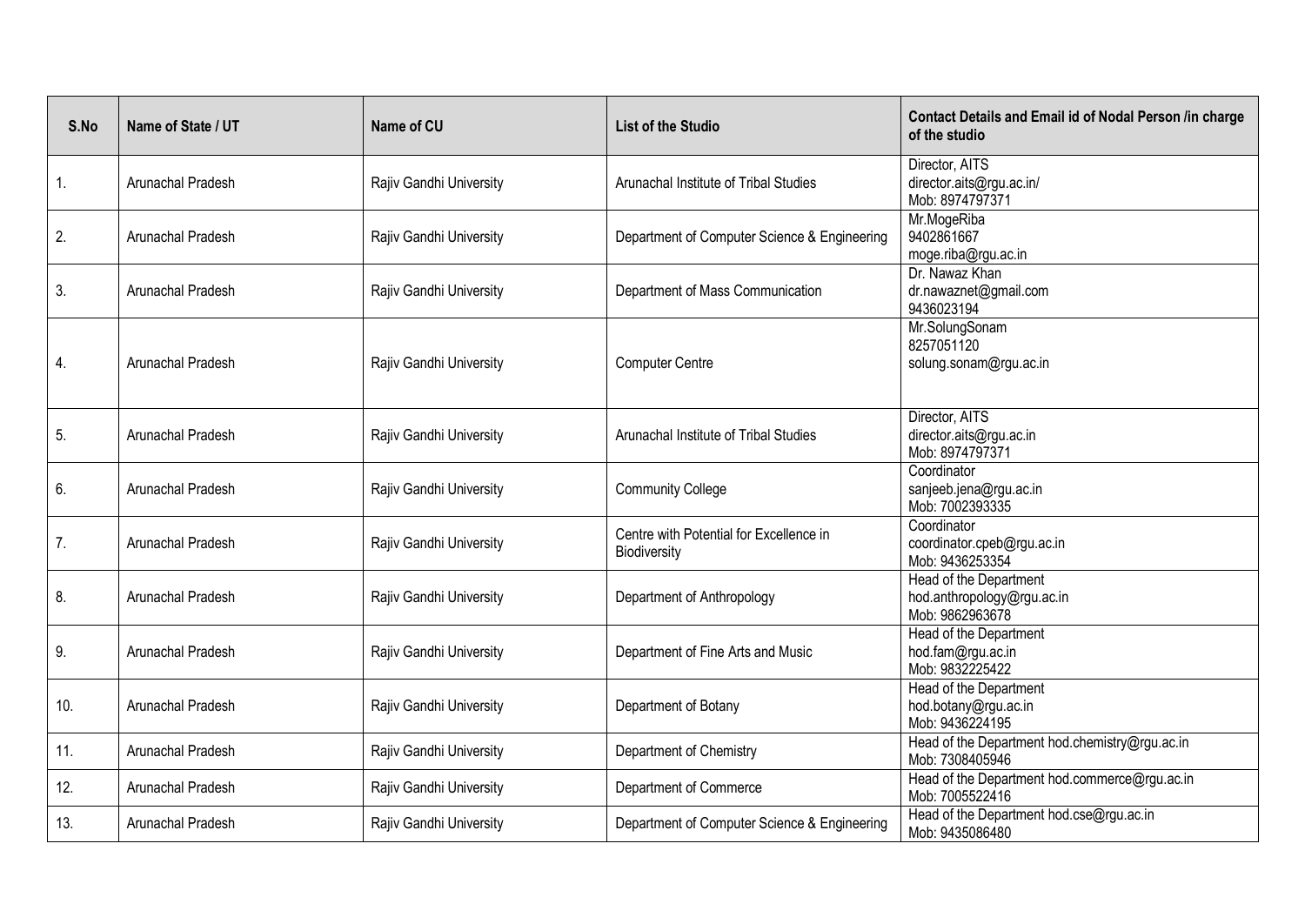| S.No | Name of State / UT | Name of CU              | <b>List of the Studio</b>                 | Contact Details and Email id of Nodal Person /in charge<br>of the studio |
|------|--------------------|-------------------------|-------------------------------------------|--------------------------------------------------------------------------|
| 14.  | Arunachal Pradesh  | Rajiv Gandhi University | Department of Economics                   | Head of the Department hod.economics@rgu.ac.in<br>Mob: 9436042916        |
| 15.  | Arunachal Pradesh  | Rajiv Gandhi University | Department of Education                   | Head of the Department hod.education@rgu.ac.in<br>Mob: 9436638607        |
| 16.  | Arunachal Pradesh  | Rajiv Gandhi University | Department of Electronics & Communication | Head of the Department hod.ece@rgu.ac.in<br>Mob: 7085759756              |
| 17.  | Arunachal Pradesh  | Rajiv Gandhi University | Department of English                     | Head of the Department hod.english@rgu.ac.in<br>Mob: 9436632154          |
| 18.  | Arunachal Pradesh  | Rajiv Gandhi University | Department of Geography                   | Head of the Department hod.geography@rgu.ac.in<br>Mob: 7308665195        |
| 19.  | Arunachal Pradesh  | Rajiv Gandhi University | Department of Geology                     | Head of the Department hod.geology@rgu.ac.in<br>Mob: 9127249265          |
| 20.  | Arunachal Pradesh  | Rajiv Gandhi University | Department of Hindi                       | Head of the Department hod.hindi@rgu.ac.in<br>Mob: 9402275615            |
| 21.  | Arunachal Pradesh  | Rajiv Gandhi University | Department of History                     | Head of the Department hod.history@rgu.ac.in<br>Mob: 9863349919          |
| 22.  | Arunachal Pradesh  | Rajiv Gandhi University | Department of Management                  | Head of the Department hod.management@rgu.ac.in<br>Mob: 9706018400       |
| 23.  | Arunachal Pradesh  | Rajiv Gandhi University | Department of Mass Communication          | Head of the Department hod.masscom@rgu.ac.in<br>Mob: 8414921155          |
| 24.  | Arunachal Pradesh  | Rajiv Gandhi University | Department of Mathematics                 | Head of the Department hod.maths@rgu.ac.in<br>Mob: 7085759135            |
| 25.  | Arunachal Pradesh  | Rajiv Gandhi University | Department of National Securities Studies | Head of the Department hod.nss@rgu.ac.in<br>Mob: 9436052143              |
| 26.  | Arunachal Pradesh  | Rajiv Gandhi University | Department of Physical Education          | Head of the Department hod.ped@rgu.ac.in<br>Mob: 7005712043              |
| 27.  | Arunachal Pradesh  | Rajiv Gandhi University | Department of Physics                     | Head of the Department hod.physics@rgu.ac.in<br>Mob: 7926156355          |
| 28.  | Arunachal Pradesh  | Rajiv Gandhi University | Department of Political Science           | Head of the Department hod.polsc@rgu.ac.in<br>Mob: 9436258291            |
| 29.  | Arunachal Pradesh  | Rajiv Gandhi University | Department of Psychology                  | Head of the Department hod psychology@rgu.ac.in<br>Mob: 8876942391       |
| 30.  | Arunachal Pradesh  | Rajiv Gandhi University | Department of Social Work                 | Head of the Department hod.socialwork@rgu.ac.in<br>Mob: 9936418266       |
| 31.  | Arunachal Pradesh  | Rajiv Gandhi University | Department of Sociology                   | Head of the Department hod.sociology@rgu.ac.in<br>Mob: 9436636206        |
| 32.  | Arunachal Pradesh  | Rajiv Gandhi University | Department of Zoology                     | Head of the Department hod.zoology@rgu.ac.in<br>Mob: 9436897778          |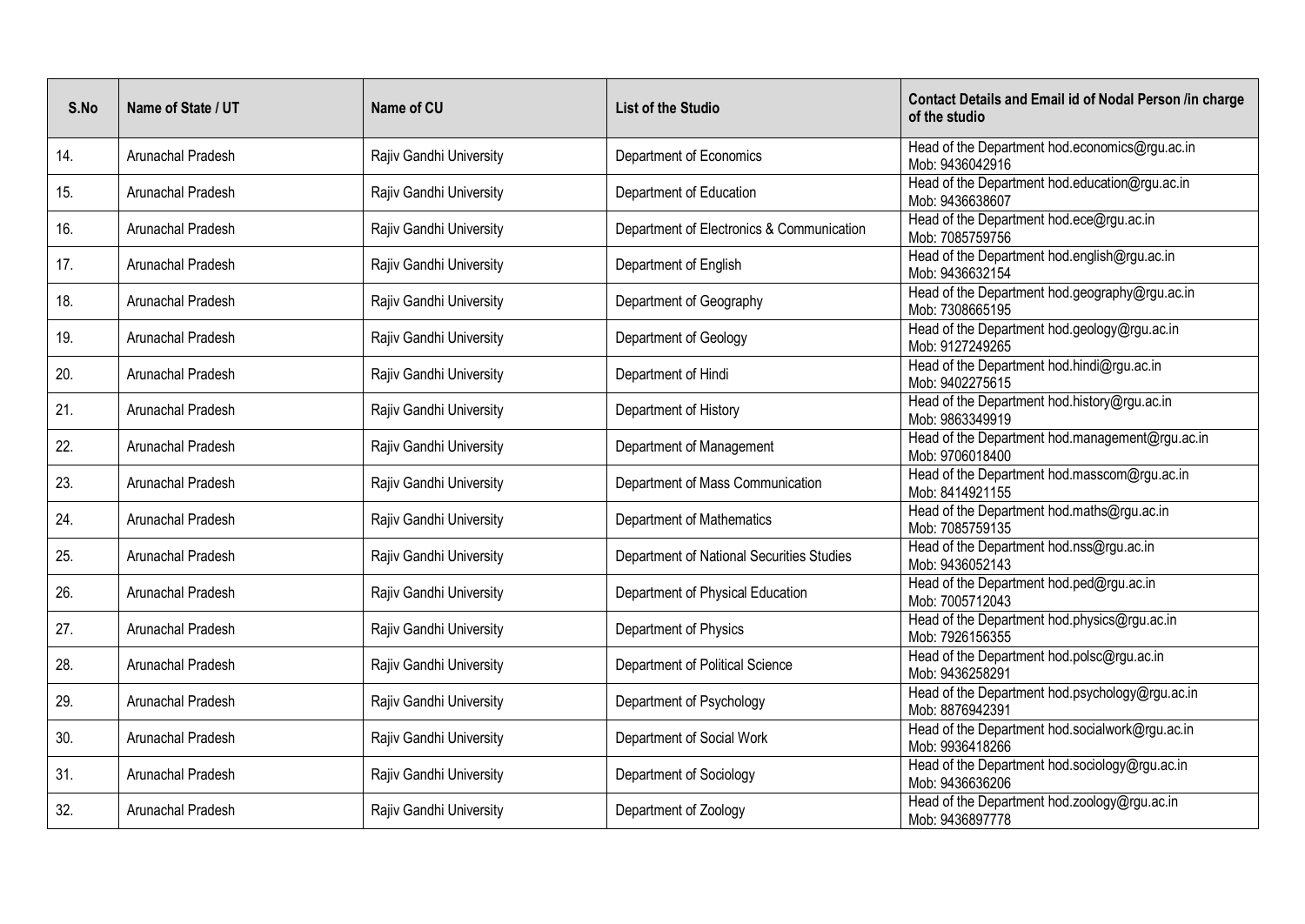| S.No | Name of State / UT | Name of CU                                  | <b>List of the Studio</b>                                                                                                    | <b>Contact Details and Email id of Nodal Person /in charge</b><br>of the studio                                                                                                                                            |
|------|--------------------|---------------------------------------------|------------------------------------------------------------------------------------------------------------------------------|----------------------------------------------------------------------------------------------------------------------------------------------------------------------------------------------------------------------------|
| 33.  | Arunachal Pradesh  | Rajiv Gandhi University                     | Placement Cell                                                                                                               | Placement Officerplacementcell@rgu.ac.in<br>Mob: 9436896309                                                                                                                                                                |
| 34.  | Arunachal Pradesh  | Rajiv Gandhi University                     | <b>IQAC</b>                                                                                                                  | Director, IQAC<br>iqac@rgu.ac.in<br>Mob: 9436043129                                                                                                                                                                        |
| 35.  | Arunachal Pradesh  | Rajiv Gandhi University                     | <b>Computer Centre</b>                                                                                                       | Mr.SolungSonam<br>8257051120<br>solung.sonam@rgu.ac.in                                                                                                                                                                     |
| 36.  | Assam              | <b>ASSAM UNIVERSITY</b>                     |                                                                                                                              |                                                                                                                                                                                                                            |
| 37.  | Assam              | <b>TEZPUR UNIVERSITY</b>                    |                                                                                                                              |                                                                                                                                                                                                                            |
| 38.  | <b>Bihar</b>       | C.U. OF SOUTH BIHAR                         | Central University of South Bihar campus<br>located at Panchanpur, Gaya                                                      | Dr. Ravi Suryavanshi, Assistant Professor, Department of<br>Mass Communication & Media<br>Mobile: 8210627180<br>9415525352<br>Email ID:<br>ravisurya@cusb.ac.in                                                            |
| 39.  | <b>Bihar</b>       | MAHATMA GANDHI CENTRAL<br><b>UNIVERSITY</b> | <b>NIL</b>                                                                                                                   | <b>NIL</b>                                                                                                                                                                                                                 |
| 40.  | Chhattisgarh       | <b>GURU GHASIDAS UNIVERSITY</b>             | First Floor Of New Cafeteria, GGV,<br>Koni, Bilaspur (C.G.)                                                                  | Dr.M.ChakradharaRao<br>Associate Professor<br>Civil Engineering Department, SoS Engineering<br>&Technolgy,<br>Guru GhasidasVishwavidyalaya, Bilaspur, (C.G.)<br>E-mail: rao.chakradhar@gmail.com<br>Mobile: +91 8770504793 |
| 41.  | <b>DELHI</b>       | <b>DELHI UNIVERSITY</b>                     | <b>New Sports</b><br>Complex,<br><b>SGTB Khalsa</b><br>College,<br>University of<br>Delhi, North<br>Campus,<br>Delhi- 110007 | Dr.Jaswinder Singh,<br>Principal,<br>9999797188<br>jaswinder@yahoo.co.uk<br>sgtbkc.du@gmail.com                                                                                                                            |
| 42.  | <b>DELHI</b>       | <b>DELHI UNIVERSITY</b>                     | ILLL, Academic<br>Research Center,<br>University of<br>Delhi - 110007                                                        | Sh. SanjeevMidha, Jr. Consultant<br>(Audio/Video), SOL, DU<br>Mob.9643643405<br>Email: cinemidas@gmail.com                                                                                                                 |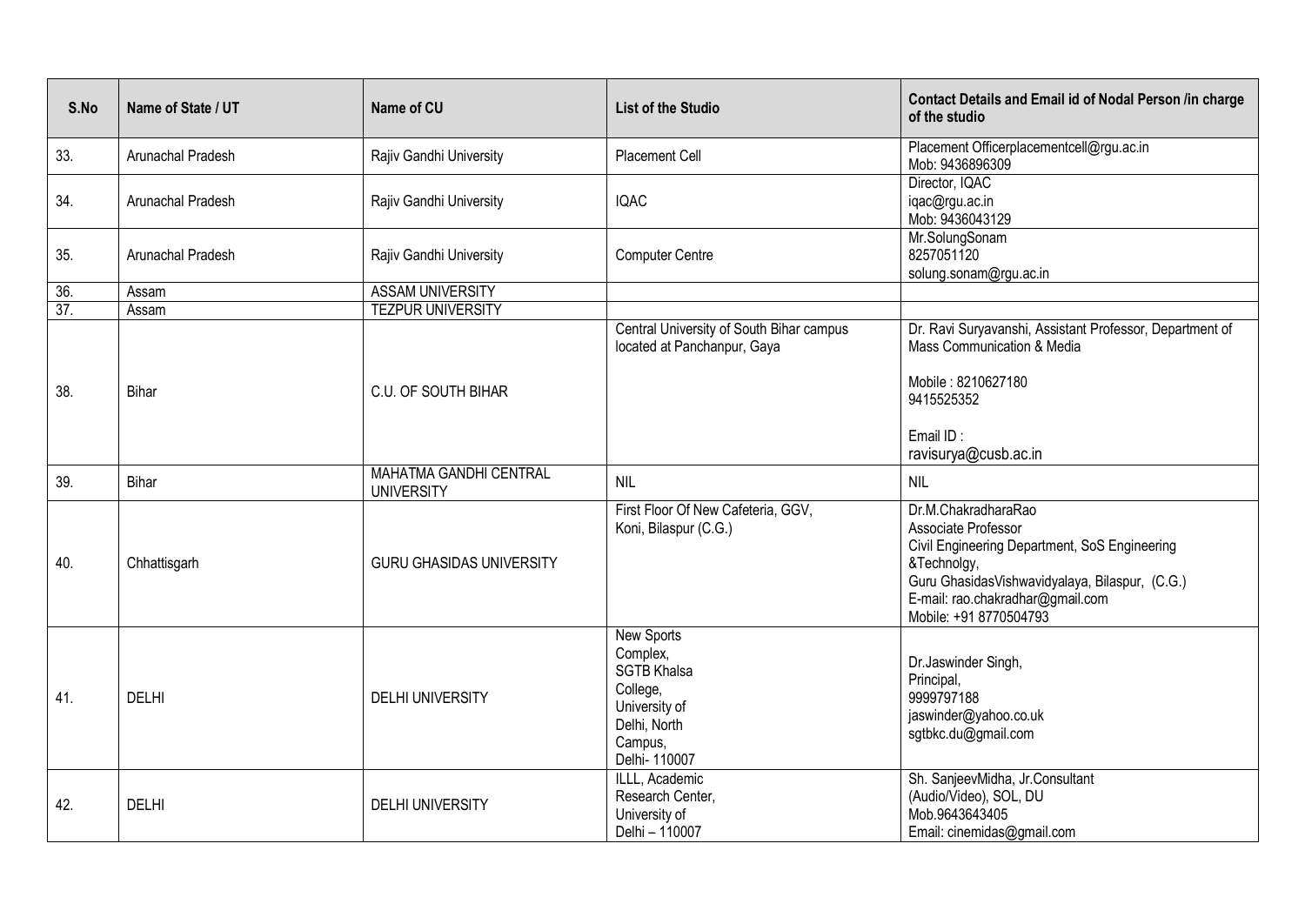| S.No | Name of State / UT      | Name of CU                                                                | <b>List of the Studio</b>                                                       | Contact Details and Email id of Nodal Person /in charge<br>of the studio                                                                                                                             |
|------|-------------------------|---------------------------------------------------------------------------|---------------------------------------------------------------------------------|------------------------------------------------------------------------------------------------------------------------------------------------------------------------------------------------------|
| 43.  | <b>DELHI</b>            | <b>DELHI UNIVERSITY</b>                                                   | SOL, University<br>of Delhi, 5-Cavalry Lane,<br>Delhi- 110007                   | Sh. SanjeevMidha, Jr. Consultant<br>(Audio/Video), SOL, DU<br>Mob.9643643405<br>Email: cinemidas@gmail.com                                                                                           |
| 44.  | <b>DELHI</b>            | Delhi University Colleges (45 Colleges<br>have submitted the information) | Civil Lines, New Delhi                                                          | Gagan Gera<br>9818088767<br>7982277356<br>ipcw@ip.du.ac.in                                                                                                                                           |
| 45.  | <b>DELHI</b>            | JAMIA MILLIA ISLAMIA                                                      | AJK Mass Communicatio n Research Centre,<br>JamiaMillialslamia, New Delhi110025 | (1) Mohd. Alam, Maintenanc e Engineer Email:<br>malam5@jmi.ac.in alammcrc@gmail.com<br>Mobile:9891611477<br>(2) Majaz M. Siddiqi, Production Manager Email:<br>msiddiqi@jmi.ac.in Mobile: 9891148249 |
| 46.  | <b>DELHI</b>            | <b>JAWAHARLAL NEHRU UNIVERSITY</b>                                        | N/A                                                                             | N/A                                                                                                                                                                                                  |
| 47.  | Gujarat                 | C.U. OF GUJARAT**                                                         | <u></u>                                                                         | <u>.</u>                                                                                                                                                                                             |
| 48.  | Haryana                 | C.U. OF HARYANA                                                           | Academic Blocks and university auditorium                                       | AmitSheron<br>9467510161<br>amit@cuh.ac.in                                                                                                                                                           |
| 49.  | <b>Himachal Pradesh</b> | <b>C.U. OF HIMACHAL PRADESH</b>                                           | NIL                                                                             | <b>NIL</b>                                                                                                                                                                                           |
| 50.  | Jammu & Kashmir         | C.U. OF JAMMU                                                             | <b>NIL</b>                                                                      | <b>NIL</b>                                                                                                                                                                                           |
| 51.  | Jammu & Kashmir         | <b>C.U. OF KASHMIR</b>                                                    |                                                                                 |                                                                                                                                                                                                      |
| 52.  | Jharkhand               | <b>C.U. OF JHARKHAND</b>                                                  | NIL                                                                             | <b>NIL</b>                                                                                                                                                                                           |
| 53.  | Karnataka               | <b>C.U. OF KARNATAKA</b>                                                  |                                                                                 |                                                                                                                                                                                                      |
| 54.  | Kerala                  | C.U. OF KERALA                                                            | <b>NIL</b>                                                                      | <b>NIL</b>                                                                                                                                                                                           |
| 55.  | Madhya Pradesh          | DR. HARISINGH GOUR<br>VISHWAVIDYALAYA                                     |                                                                                 |                                                                                                                                                                                                      |
| 56.  | Madhya Pradesh          | THE INDIRA GANDHI NATIONAL<br>TRIBAL UNIVERSITY                           |                                                                                 |                                                                                                                                                                                                      |
| 57.  | Maharashtra             | Mahatma Gandhi Antarrashtriya Hindi<br>Vishwavidyalaya                    | Wardha (Maharashtra)                                                            | Prof.KripashankarChaubey<br>HOD, Mass Communication<br>Ph: 09836219078<br>Email: drkschaubey@gmail.com                                                                                               |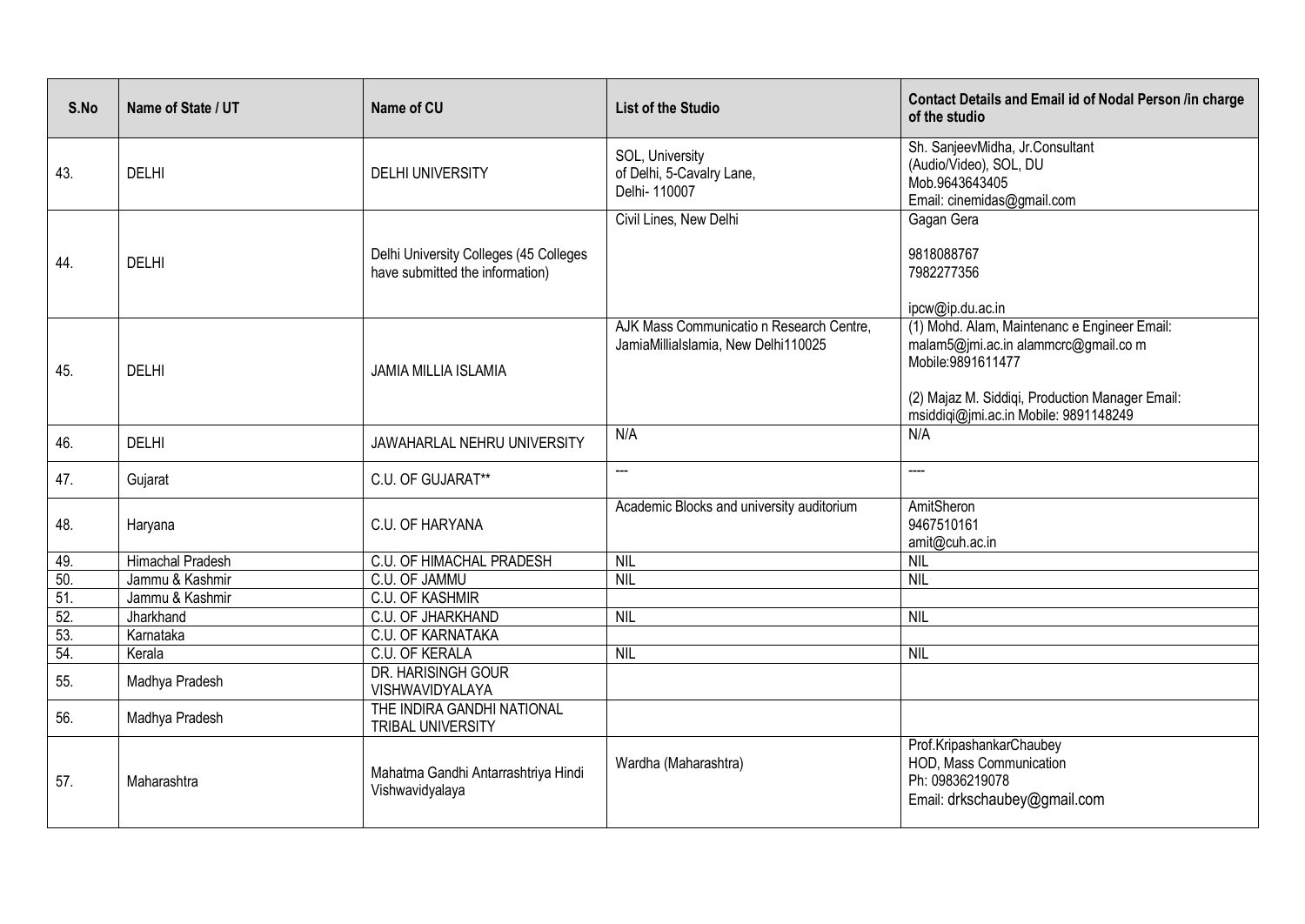| S.No              | Name of State / UT   | Name of CU                                           | <b>List of the Studio</b>                                                                   | Contact Details and Email id of Nodal Person /in charge<br>of the studio                                                                                                                                          |
|-------------------|----------------------|------------------------------------------------------|---------------------------------------------------------------------------------------------|-------------------------------------------------------------------------------------------------------------------------------------------------------------------------------------------------------------------|
| 58.               | Manipur              | <b>MANIPUR UNIVERSITY</b>                            |                                                                                             |                                                                                                                                                                                                                   |
| 59.               | Meghalaya            | NORTH EASTERN HILL UNIVERSITY                        | <b>NIL</b>                                                                                  | <b>NIL</b>                                                                                                                                                                                                        |
| 60.               | Mizoram              | MIZORAM UNIVERSITY                                   | MOOC Centre,<br>Cluster Building, Main Campus                                               | Name: Prof. SK. Mehta<br>Email: skmehta12@rediffmail.com<br>Mobile: 9436353046                                                                                                                                    |
| 61.               | Mizoram              | <b>MIZORAM UNIVERSITY</b>                            | Office of Public Relation Officer,<br>Main Campus                                           | Name: Ms Marina Ch. Ralte<br>Mobile: 8974413236<br>Email: prcell@mzu.edu.in                                                                                                                                       |
| 62.               | Mizoram              | <b>MIZORAM UNIVERSITY</b>                            | Department of Mass Communication,<br>Main Campus                                            | Name: Indira Devi Nongmaithem<br>Email: indira.ngmai@gmail.com<br>Mobile: 70055 48481                                                                                                                             |
| 63.               | Nagaland             | <b>NAGALAND UNIVERSITY</b>                           | NIL                                                                                         | NIL                                                                                                                                                                                                               |
| 64.               | Orissa               | C.U. OF ORISSA                                       | <b>NIL</b>                                                                                  | <b>NIL</b>                                                                                                                                                                                                        |
| 65.               | Pondicherry          | PONDICHERRY UNIVERSITY                               |                                                                                             |                                                                                                                                                                                                                   |
| 66.               | Punjab               | <b>C.U. OF PUNJAB</b>                                |                                                                                             |                                                                                                                                                                                                                   |
| 67.               | Rajasthan            | <b>C.U. OF RAJASTHAN</b>                             | <b>NIL</b>                                                                                  | <b>NIL</b>                                                                                                                                                                                                        |
| 68.               | Sikkim               | <b>SIKKIM UNIVERSITY</b>                             | Gangtok                                                                                     | Dr. M.K Das, Mkdas@cus.ac.in, 9593386698                                                                                                                                                                          |
| 69.               | <b>Tamil Nadu</b>    | C.U. OF TAMIL NADU                                   | Department of Media and Communication,<br>CUTN.                                             | Studio in charge: Dr. Boobalakrishnan<br>Assistant Professor, CUTN<br>Email: boobalakrishnan@cutn.ac.in                                                                                                           |
| 70.               | Telangana            | MAULANA AZAD NATIONAL URDU<br><b>UNIVERSITY</b>      | Gachibowli<br>Hyderabad<br>500032                                                           | Director, IMC<br>rizwan@manuu.edu.in<br>Ph-8447141163                                                                                                                                                             |
| $\overline{71}$ . | Telangana            | <b>HYDERABAD UNIVERSITY</b>                          |                                                                                             |                                                                                                                                                                                                                   |
| 72.               | Telangana            | THE ENGLISH & FOREIGN<br><b>LANGUAGES UNIVERSITY</b> | <b>Education Multi</b><br>Media Research Centre,<br>EFL University Campus, Hyderabad 500007 | 1. Prof. T TSreekumar,<br>Director (i/c), EMMRC (sreekumartt@efluniversity.ac.in)<br>Mobile: 9547183603<br>2.Ms. SangemNirmala, Assistant Engineer, EMMRC<br>(snirmala@efluniversity.ac.in)<br>Mobile: 9441736698 |
| 73.               | Tripura              | <b>TRIPURA UNIVERSITY</b>                            | <b>NIL</b>                                                                                  | NIL                                                                                                                                                                                                               |
| 74.               | <b>Uttar Pradesh</b> | BABASAHEB BHIMRAO AMBEDKAR                           | BBAU Campus, Raebareli Road, Lucknow                                                        | Prof. Gopal Singh, Director I/c, Media Center                                                                                                                                                                     |